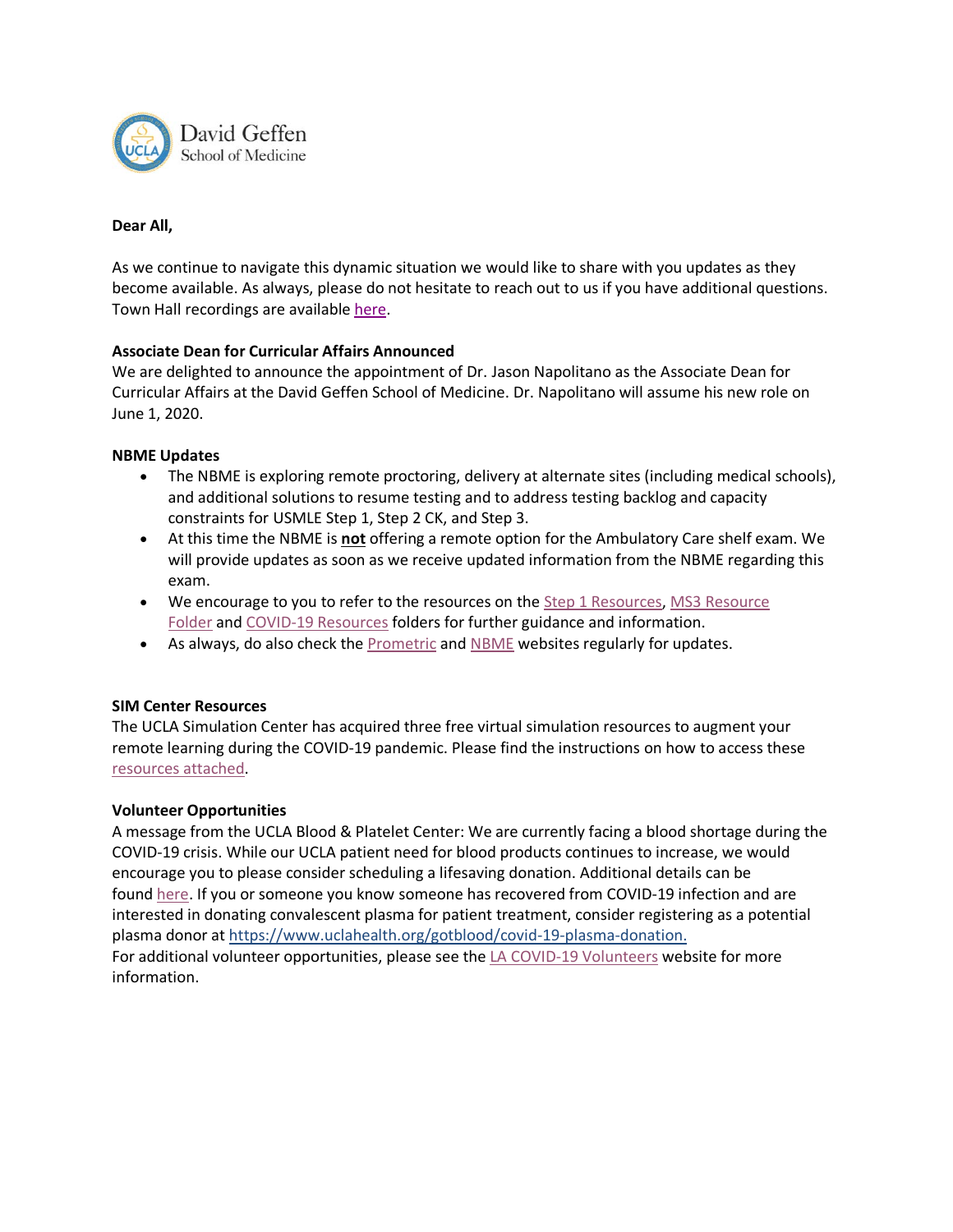# **Class Updates**

| <b>Class</b>    | <b>Updates   5/4/20</b>                                                                                                                                                                                                                                                                                                                                                                                                                                                                                                                                                                                                                                                                                                          |  |  |
|-----------------|----------------------------------------------------------------------------------------------------------------------------------------------------------------------------------------------------------------------------------------------------------------------------------------------------------------------------------------------------------------------------------------------------------------------------------------------------------------------------------------------------------------------------------------------------------------------------------------------------------------------------------------------------------------------------------------------------------------------------------|--|--|
| Year            |                                                                                                                                                                                                                                                                                                                                                                                                                                                                                                                                                                                                                                                                                                                                  |  |  |
| MS1             | We continue to monitor the dynamic COVID-19 pandemic regarding when will be able to<br>resume on-campus instruction. At this time, we are making preparations to deliver the<br>curriculum on campus and in-person starting with Block 6: Foundations of Medicine II beginning<br>on August 3, 2020. About one month in advance of this date, we'll make a decision about<br>whether this will still be possible, or if we'll be starting the academic year with remote learning<br>activities.                                                                                                                                                                                                                                  |  |  |
| MS <sub>2</sub> | <b>WELCOME TO YOUR THIRD YEAR!</b>                                                                                                                                                                                                                                                                                                                                                                                                                                                                                                                                                                                                                                                                                               |  |  |
|                 | You have reached a very exciting part of your medical school curriculum and the entire<br>curriculum team for Transition to Clerkships course welcomes you! Should you have questions<br>about the course, please do not hesitate to reach out to ttc@mednet.ucla.edu.                                                                                                                                                                                                                                                                                                                                                                                                                                                           |  |  |
|                 | <b>MyCourses Scheduling Updates</b>                                                                                                                                                                                                                                                                                                                                                                                                                                                                                                                                                                                                                                                                                              |  |  |
|                 | We are working diligently to update your schedules in MyCourses to be reflective of the remote<br>clerkships starting on 5/18. We thank you for your continued patience as we update schedules<br>for every student.                                                                                                                                                                                                                                                                                                                                                                                                                                                                                                             |  |  |
| MS3             | <b>Off-cycle Student Scheduling</b><br>We are actively working on a plan to address off-cycle student scheduling and look forward to<br>providing you with updated schedules in MyCourses shortly.                                                                                                                                                                                                                                                                                                                                                                                                                                                                                                                               |  |  |
|                 | <b>NBME Shelf Exams</b><br>The Ambulatory Care shelf exam is still not available to take remotely. We will be in<br>touch as soon as we receive further updates from the NBME.<br>If you have questions regarding additional NBME shelf exam scheduling please reach out<br>$\bullet$<br>to the Student Affairs Office at DGSOMSAO@mednet.ucla.edu.<br>NBME Shelf Exam Grades for Credit/No Credit Clerkships: We continue to await<br>$\bullet$<br>guidance from the AAMC on the recommended format for this year's MSPE to inform its<br>format to guide how the shelf exam scores will be reflected for Clerkships that are<br>graded Credit/No Credit. We will continue to share updates with you in the as we have<br>them. |  |  |
|                 | We Are Planning Another Town Hall For Your Class<br>We look forward to the opportunity to connect with you at an upcoming town hall (date is<br>pending). In the interim Please continue to share your questions with us via Qualtrics.                                                                                                                                                                                                                                                                                                                                                                                                                                                                                          |  |  |
| MS4             | <b>Required PPE E-Learnings</b><br>Thank you for joining us last Friday for Dr. Vijayan's lecture and discussion! We request that<br>each of you complete this learning module in Gryphon before Friday, May 29, 2020. You can also<br>access the modules by logging into Gryphon and selecting "My Exams" on the left side of the<br>screen and then selecting PPE E-learning.<br><b>Graduation Questionnaire Reminder</b>                                                                                                                                                                                                                                                                                                      |  |  |
|                 | Reaching out again to request that you please complete your Graduation Questionnaire (GQ)<br>from the AAMC.                                                                                                                                                                                                                                                                                                                                                                                                                                                                                                                                                                                                                      |  |  |